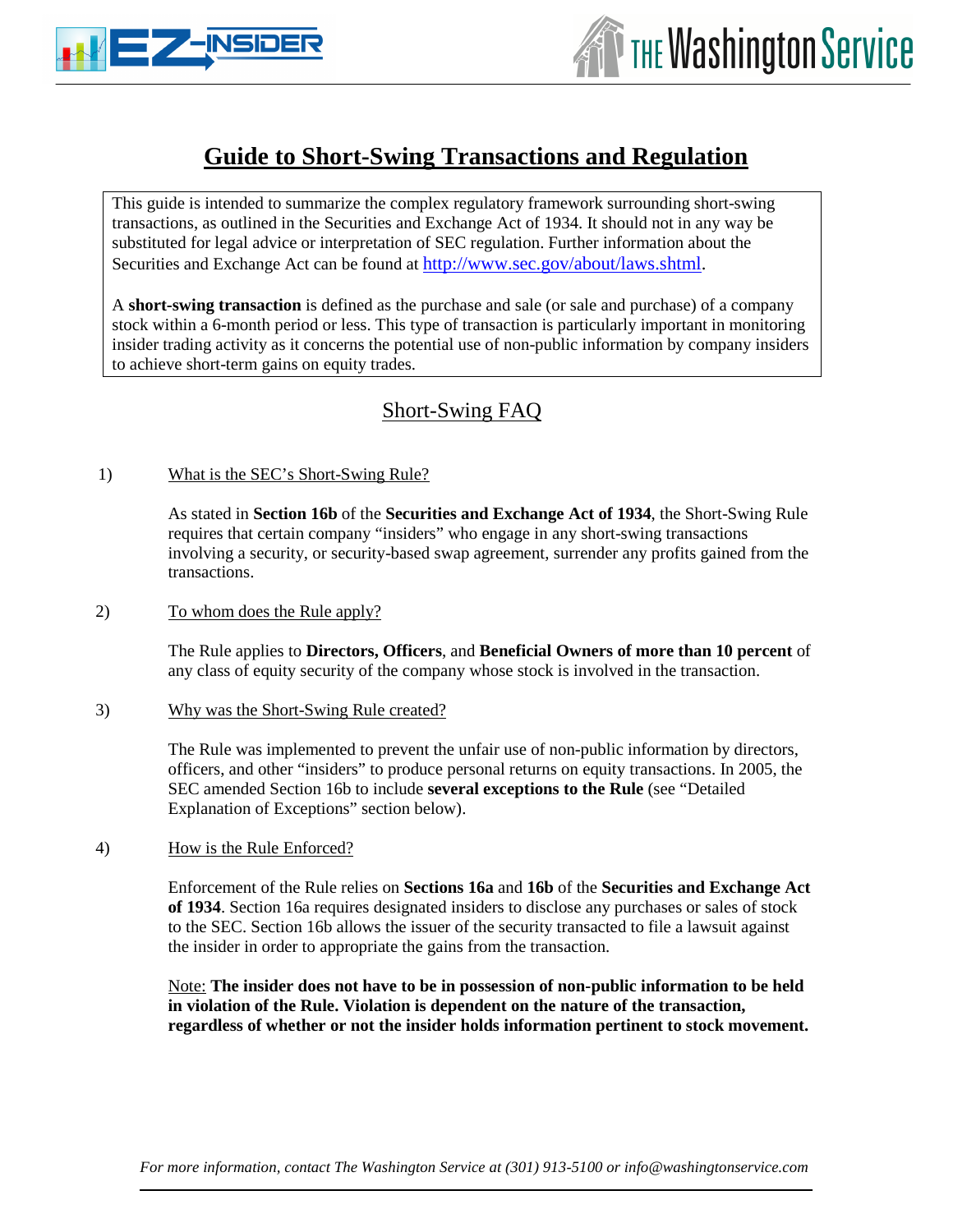



### Examples of Short-Swing Transactions

#### **Transactions in Violation:**

- A director of Company A buys 100,000 shares of the company on the open market. Four months later, the director decides to sell the shares while Company A is at a one-year high. The director stands in violation of the Short-Swing Rule, and Company A is legally entitled to file a lawsuit against the director to recover the profits gained from the director's purchase and sale of stock.
- A CEO decides to dispose of all of his holdings before he retires from Company Q in two months. Three months after his retirement, he buys 50,000 shares of the company. Though the former CEO is no longer part of Company Q, his purchase can be matched to the sale he made less than six months prior when he was still a reporting person. Therefore, the former CEO is in violation of the Rule. **Note:** If the first transaction had been deferred until the CEO's insider status had been officially terminated, the former CEO would not be held liable for short-swing gains.
- The wife of a CFO at Company R buys 2,000 shares of stock through her own account. Within the next six months, the CFO himself sells 250,000 shares of Company R. Since the CFO is recognized as the beneficial owner of family members' stock, he is held liable for any short-swing profits gained from the transaction, despite his wife buying through her own account.

#### **Transactions Exempt:**

• A CEO decides to purchase and sell 25,000 shares within a 6 month period, pursuant to a tax-conditioned employee stock purchase plan qualified under Section 423 of the Internal Revenue Code. Since the ESPP meets certain tax provisions of the IRC, the purchase and sale of shares under the plan do not violate the Short-Swing Rule.

### Detailed Explanation of Exceptions to the Short-Swing Rule

As the legislation is primarily concerned with the misuse of insider information to realize short-term gains from trading activity, short-swing transactions which produce losses over any designated 6-month period ARE NOT subject to penalization under SEC regulation. Other exemptions from the Short-Swing Rule include the following types of transactions:

- **Exercise of In-the-money Stock Options<sup>1</sup>**
	- o This includes the option to purchase shares, but does not include the sale of shares post-exercise.
- **Discretionary Transactions**

<u>.</u>

o These include transactions involving an intra-plan transfer to or from a company stock fund, or cash distributions made to the participating employee funded by the disposition of a security.

*For more information, contact The Washington Service at (301) 913-5100 or info@washingtonservice.com*

 $<sup>1</sup>$  These are options where the market value of an equity is greater than the option exercise price on the date</sup> of exercise.